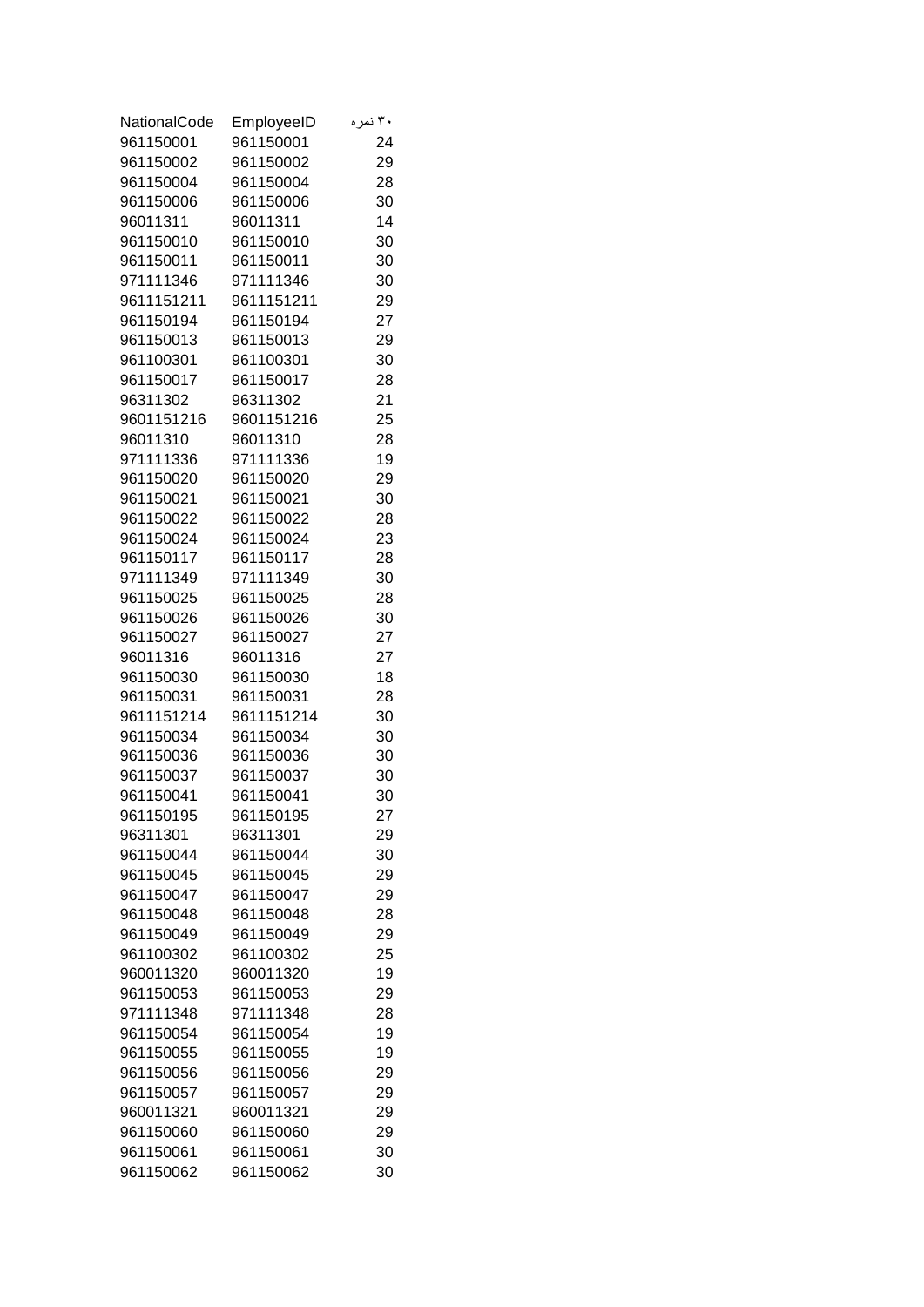| 9601151218 | 9601151218 | 28 |
|------------|------------|----|
| 961150063  | 961150063  | 30 |
| 96011318   | 96011318   | 29 |
| 961150064  | 961150064  | 30 |
| 961150065  | 961150065  | 29 |
| 961150066  | 961150066  | 25 |
| 961150196  | 961150196  | 30 |
| 961150067  | 961150067  | 28 |
| 961150068  | 961150068  | 29 |
| 961150069  | 961150069  | 30 |
| 961100295  | 961100295  | 29 |
| 961150070  | 961150070  | 30 |
| 961150071  | 961150071  | 30 |
| 961150072  | 961150072  | 29 |
| 961150073  | 961150073  | 29 |
| 961150075  | 961150075  | 30 |
| 971111291  | 971111291  | 23 |
| 961150077  | 961150077  | 23 |
| 961150079  | 961150079  | 30 |
| 961150080  | 961150080  | 22 |
| 961150083  | 961150083  | 29 |
| 961150084  | 961150084  | 28 |
| 961150085  | 961150085  | 25 |
| 961150086  | 961150086  | 24 |
| 961150197  | 961150197  | 27 |
| 961150090  | 961150090  | 24 |
| 961150092  | 961150092  | 27 |
| 961150093  | 961150093  | 28 |
| 961150094  | 961150094  | 29 |
| 961150097  | 961150097  | 30 |
| 961150099  | 961150099  | 27 |
| 961150101  | 961150101  | 30 |
| 961150102  | 961150102  | 28 |
| 961150105  | 961150105  | 30 |
| 961100307  | 961100307  | 30 |
| 961150109  | 961150109  | 22 |
| 961150110  | 961150110  | 27 |
| 961100305  | 961100305  | 29 |
| 961150113  | 961150113  | 30 |
| 961150115  | 961150115  | 30 |
| 961150118  | 961150118  | 29 |
| 961150119  | 961150119  | 29 |
| 961150198  | 961150198  | 30 |
| 961150121  | 961150121  | 30 |
| 961150124  | 961150124  | 26 |
| 9601151219 | 9601151219 | 27 |
| 961150126  | 961150126  | 25 |
|            |            |    |
| 961150128  | 961150128  | 30 |
| 961150130  | 961150130  | 30 |
| 961150131  | 961150131  | 29 |
| 961150135  | 961150135  | 29 |
| 961150136  | 961150136  | 30 |
| 9631151218 | 9631151218 | 20 |
| 961150141  | 961150141  | 30 |